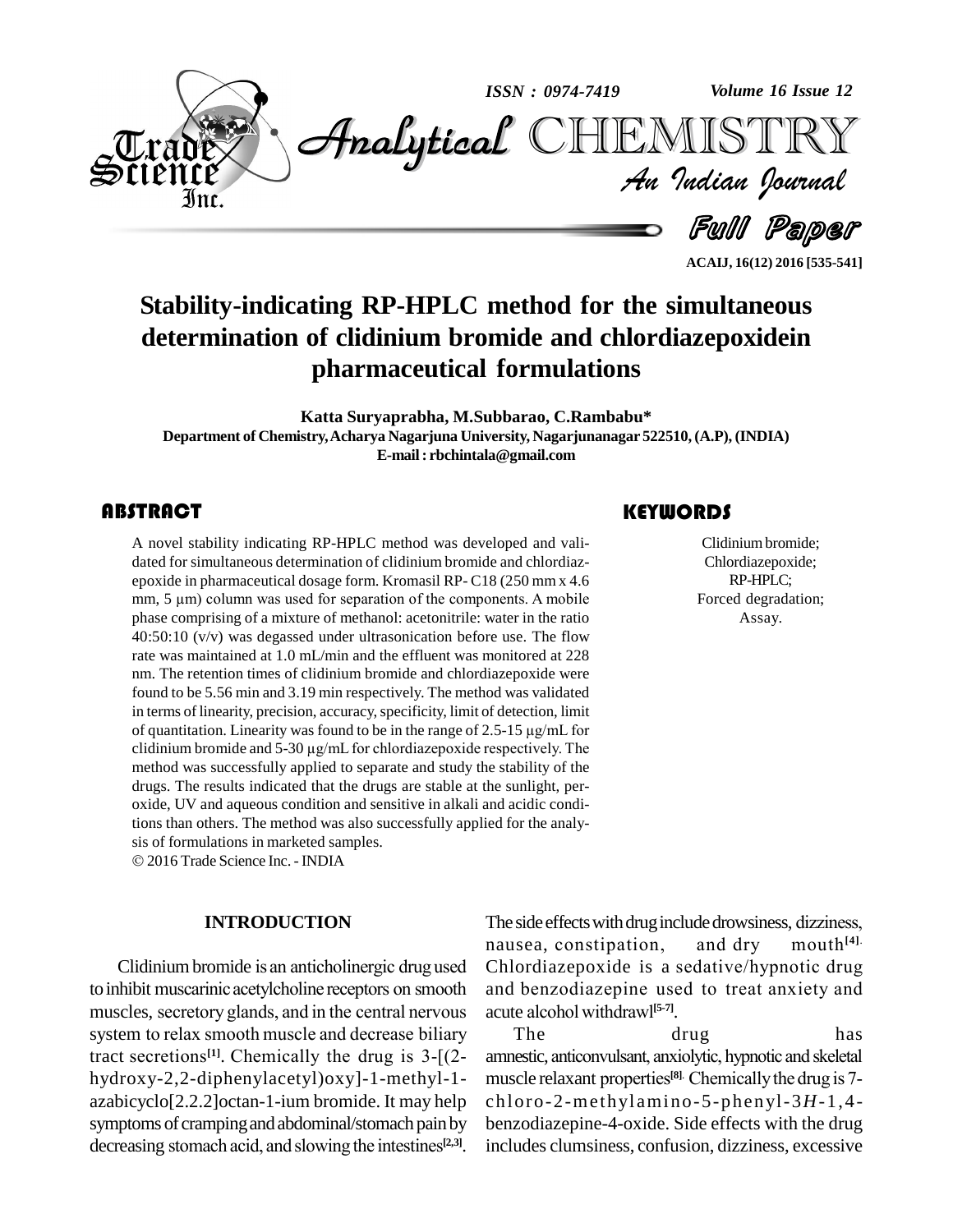

**Figure 1 : Chemicalstructure of Clidinium bromide Chlor diazepoxide**

daytime drowsiness, headache, lack of coordination, lightheadedness, unsteadiness, unusual weakness.

Chlordiazepoxide hydrochloride and clidinium bromide (Librax) combines the anti-anxiety action of chlordiazepoxide and the antispasmodic effects of mixt<br>clidinium. It also blocks the acid secretion of for 10<br>the gastrointestinal tract and inhibits the action of nerves and clidinium. It also blocks the acid secretion of for  $10 \text{ min}$  and filtered through  $0.22 \mu$ m membrane filter that areveryactive in certaindiseases.The combination used to treat peptic ulcers and irritable bowel syndrome. It also may be useful in the management of acutegastroenteritis. The combination of volumes were made up to the mark with methanol to<br>obtain a solution containing 1000 µg/ml of clidinium chlordiazepoxide and clidinium bromide comes as a capsule to be taken by mouth. Very few HPLC methods were reported<sup>[9-11]</sup> to analyse chlordiazepoxide <sup>lurine</sup> hydrochloride and clidinium bromide in combined<br>concentrations of 100 µg/ml of each drug. The HPLC dosage forms. But, no stability indicating method is reported so far. Hence, the present work is aimed to develop a RP-HPLC method under forced degradation conditions.

#### **MATERIALSAND METHODS**

## **Instrumentation**

**Paration was**<br>*ISTRY*<br>*ISTRY*<br>*Indian Iournal* Chromatographic separation was performed on a PEAK chromatographic system equipped with LC-

CHEMISTRY

P7000 isocratic pump with variable wavelength programmable UV detector UV7000 and the output signal was monitored and integrated by PEAK chromatographic software version 1.06. Rheodyne injector with 20µl fixed volume loop was used to inject the sample. Teccomp UV-2301 double beam UV- Visible spectrophotometer was used to carry out spectral analysis and the data was recorded by Hitachi software. Ultrasonicator was used to sonicate the mobile phase and samples. Denver electronic analytical balance (SI-234) was used for weighing the sample.

## **Chemicals and solvents**

The drug samples, clidinium bromide and chlordiazepoxideworkingstandardwas obtained as gift sample from Nicholas Piramal India Limited, Hyderabad. The pharmaceutical formulation was procured from local market. Methanol, acetonitrile, perchloric acid used were HPLC grade and were purchased from Merck Specialties Private Limited, Mumbai, India.

#### **Preparation of mobile phase and stock solutions**

The mobile phase consisting of methanol, acetonitrile and water were mixed in 40:50:10 ratio and pH of<br>mixture was adjusted to 5.3. This mixture was sonicated<br>for 10 min and filtered through 0.22  $\mu$ m membrane filter mixture was adjusted to 5.3. This mixture was sonicated and used as mobile phase. Stock solutions were prepared by weighing 10 mg each of clidinium bromide and chlordiazepoxide. The weighed drugs were transferred to two separate 100 ml volumetric flasks. Volumes were made up to the mark with methanol to transferred to two separate 100 ml volumetric flasks.<br>Volumes were made up to the mark with methanol to<br>obtain a solution containing 1000 µg/ml of clidinium bromide and chlordiazepoxide. The solutions were<br>further diluted with the same solvent to obtain final<br>concentrations of 100 µg/ml of each drug. The HPLC further diluted with the same solvent to obtain final analysis was performed on reversed-phase high performance liquid chromatographic system with isocratic elution mode using a mobile phase of methanol: acetonitrile: water in  $40:50:10$  (v/v) ratio with pH 5.3, using KromasilRP-C18 (250×4.6 mm, <sup>5</sup> µm particle size) with 1 ml/min flow rate at 228 nm using UV detector.

#### **Preparation of formulation solution**

Twenty tablets of the formulation (LIBRAX clidinium bromide 2.5mg and chlordiazepoxide 5mg)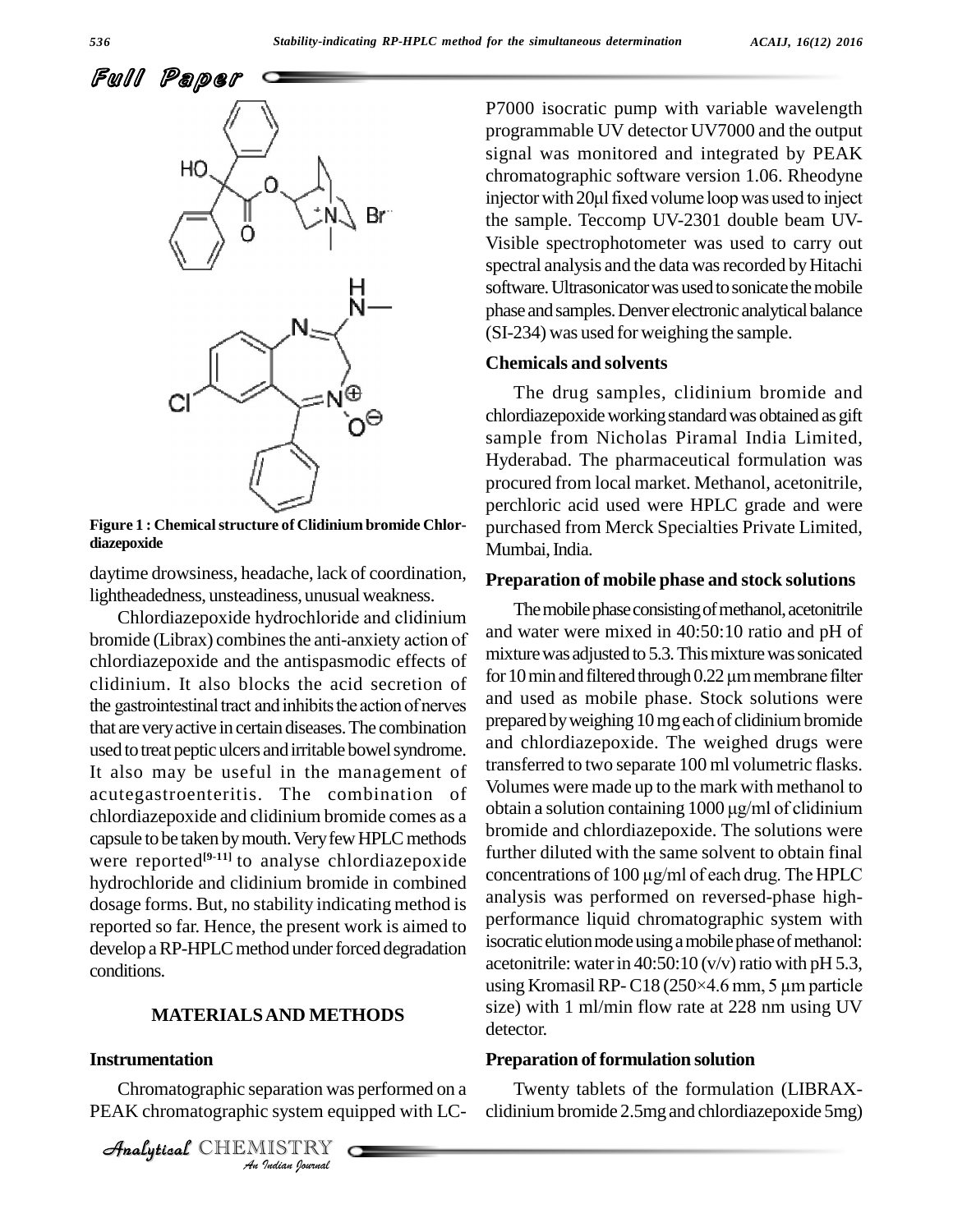were accurately weighed and crushed into a fine and uniform size powder. An amount of the tablet powder equivalent to 10mg of clidinium bromide was accurately weighted and quantitatively transferred into a 10ml volumetric flask.Approximately 5ml methanol were added and the solution was sonicated for 15 min and made up the volume with same solvent and mixed. After optimized parameters. Robustness of the method was<br>filtration an amount of the solution was diluted with done at the concentration level 10 µg/ml and 20 µg/ml filtration, an amount of the solution was diluted with done at made up the volume with same solvent and mixed. After optim<br>filtration, an amount of the solution was diluted with done a<br>mobile phase to a concentration of  $10\mu\text{g/ml}$ . The forclic combined solution was used for the simultaneous estimation of clidiniumbromide and chlordiazepoxide in combined fixed dosage form.

# **Method validation**

The method of analysis was validated as per the recommendations of ICH and USP for the parameters like accuracy, linearity, precision, detection limit, quantitation limit and robustness and stability. The accuracy of the method was determined by calculating percentage recovery of clidinium bromide and<br>exposed at 70° for 48 h. For photolytic degradation, chlordiazepoxide. For both the drugs, recovery studies were carried out by applying the method to drug sample to which known amount of clidinium bromide and chlordiazepoxide corresponding to 50, 100 and 150%  $\frac{100 \text{ }\mu\text{s}}{30 \text{ }\mu\text{s}}$  of the purity of the drug peak obtained of label claim had been added (standard addition method). At each level of the amount, six determinations were performed and the results obtained were compared. Intraday and interday precision study of clidiniumbromideandchlordiazepoxidewascarriedout by estimating the corresponding responses 3 times on<br>the same day and on 3 different days for the<br>concentration of 50  $\mu$ g/ml and 10  $\mu$ g/ml of clidinium the same day and on 3 different days for the bromide and chlordiazepoxide, respectively. The limit of detection (LOD) and limit of quantitation (LOQ) were calculated using the following formulae:  $LOD=3.3(SD)/$ S and LOQ= 10 (SD)/S, where SD=standard deviation of response (peak area) and  $S$ = average of the slope of the calibration curve. System suitability tests are an integral part of chromatographic method which are used to verify reproducibility of the chromatographic system. To ascertain its effectiveness, certain system suitability<br>test parameters were checked by repetitively injecting<br>the drug solution at the concentration level  $10 \mu\text{g/ml}$ test parameters were checked byrepetitively injecting the drug solution at the concentration level  $10 \mu\text{g/ml}$ <br>and  $20 \mu\text{g/ml}$  for clidinium bromide and chlordiazepoxide, respectively to check the reproducibility of the system and the results are shown

in TABLE 2. For robustness evaluation of HPLC method, a few parameters like flow rate, percentage of methanol in themobile phase and pH of mobile phase were deliberately changed. One factor was changed at one time to estimate the effect. Each factor selected was changed at three levels  $(-1, 0, +1)$  with respect to optimized parameters. Robustness of the method was was changed at three levels  $(-1, 0, +1)$  with respect to<br>optimized parameters. Robustness of the method was<br>done at the concentration level  $10 \mu\text{g/ml}$  and  $20 \mu\text{g/ml}$ for clidinium bromide and chlordiazepoxide respectively.

# **Forced degradation studies**

To perform the forced degradation study, 50 mg drug was subjected to acidic, alkaline, oxidizing, thermal and photolytic conditions. For acidic degradation,the drug was exposed to  $0.1$  MHCl for 48 h and the mixture was neutralized. For alkaline degradation the drugwas treated with 0.1 M NaOH for 48 h and the mixture was neutralized. For degradation under oxidizing For thermal degradation, the powdered drug was conditions, the drug was exposed for  $H<sub>2</sub>O<sub>2</sub>$  for 48 h. the powdered drug was exposed to sunlight for 48 h. After completion of the treatments the solutions were<br>neutralized and diluted with solvent mixture to furnish<br>30 µg/ml solutions. The purity of the drug peak obtained neutralized and diluted with solvent mixture to furnish from the stressed sample was measured by UV detector and compared the chromatogram of untreated drugs in tablet solution. The results indicated that the drugs are mostly stable at the sunlight, peroxide, UV and aqueous

| TABLE 2 : Results of intraday and interday precision |  |
|------------------------------------------------------|--|
|------------------------------------------------------|--|

| <b>Clidinium bromide</b> |                 | Chlordiazepoxide<br>$(20\mu g/ml)$ |                 |  |  |
|--------------------------|-----------------|------------------------------------|-----------------|--|--|
| $(10\mu g/ml)$           |                 |                                    |                 |  |  |
| Intra day                | <b>Interday</b> | Intra day                          | <b>Interday</b> |  |  |
| 215231                   | 213823          | 422557                             | 417336          |  |  |
| 210964                   | 214424          | 421510                             | 414749          |  |  |
| 214247                   | 219405          | 421878                             | 414124          |  |  |
| 213726                   | 215092          | 427660                             | 425121          |  |  |
| 219717                   | 216576          | 427745                             | 408717          |  |  |
| 211178                   | 213156          | 417915                             | 417943          |  |  |
| 1.49                     | 1.05            | 0.90                               | 1.29            |  |  |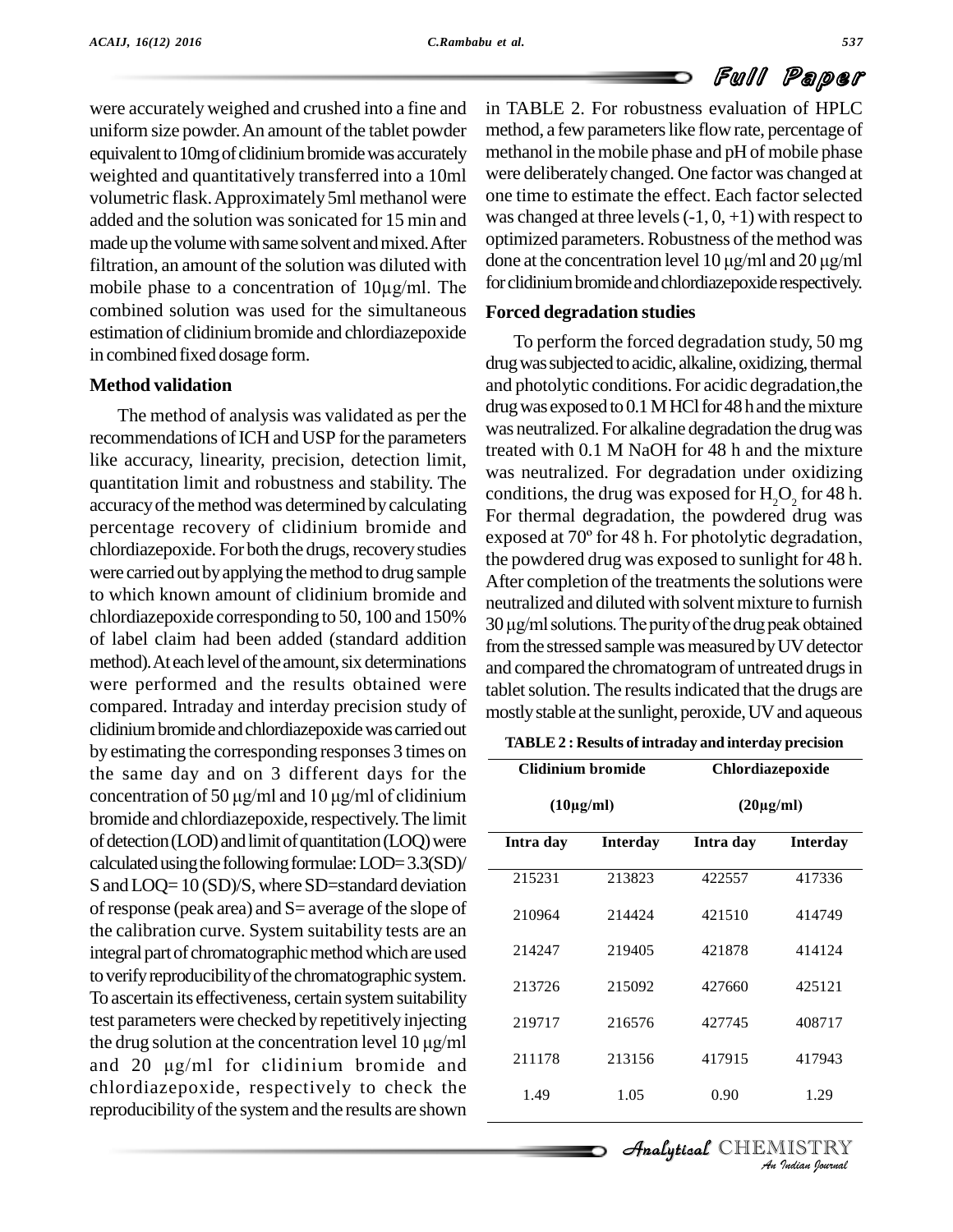# Full Paper

condition and sensitive in alkali and acidic conditions than others.

# **RESULTSAND DISCUSSION**

The mobile phase consisting of methanol: acetonitrile: water in  $40:50:10$  (v/v) with pH 5.3, at 1ml/ min flow rate was optimised which gave two sharp, well-resolved peaks with minimum tailing factor for clidinium bromide and chlordiazepoxide (Figure 1). The retention times for clidinium bromide and chlordiazepoxide were 5.56 min and 3.19 min. respectively. UV spectra of both clidinium bromide and chlordiazepoxide showed that both drugs absorbed appreciably at 228 nm, so this wavelength was choosen as detection wavelength. The calibration curve for didinium bromide and ebloriszonovide were found clidinium bromide and chlordiazepoxidewas were found to be linear over the range of 2.5-15 $\mu$ g/ml and 5-30 $\mu$ g/ $\mu$ ml, respectively. The data of regression analysis of the calibration curves is shown in TABLE 1. The proposed  $p$ method was successfully applied to the determination of clidinium bromide and chlordiazepoxidein in their combined dosage form. The results for the combination were comparable with the corresponding labelled amounts. The developed method was also found to be

specific, since it was able to separate other excipients present in formulation from the two drugs.

High intra- and inter-day precisions are shown in TABLE 2. Intra-day precision was assessed by injection of the standard solution of the drug at three concentrations levels six times during a day. The same was done for inter- day precision test except that the analysis of the samples was done every day for six days.

The robustness of the present method was evaluated in terms of pH of the mobile phase and wave length. The results are given in TABLE 3. The slight variations

| Condition       |        | Clidinium bromide | Chlordiazepoxide |          |  |
|-----------------|--------|-------------------|------------------|----------|--|
|                 | Area   | % Change          | Area             | % Change |  |
| MP <sub>1</sub> | 213828 | 0.88              | 419191           | 0.22     |  |
| MP 2            | 218239 | 1.15              | 424091           | 0.94     |  |
| pH 1            | 217709 | 0.90              | 427286           | 1.70     |  |
| pH <sub>2</sub> | 216667 | 0.42              | 422344           | 0.52     |  |
| WL 1            | 218449 | 1.25              | 423552           | 0.81     |  |
| WL 2            | 214241 | 0.69              | 428035           | 1.87     |  |

| <b>TABLE 3 : Results of Robustness</b> |  |
|----------------------------------------|--|
|----------------------------------------|--|

| <b>Clidinium</b> bromide     |                             |                             |                            |                        | Chlordiazepoxide                 |                             |                             |                            |                               |                          |
|------------------------------|-----------------------------|-----------------------------|----------------------------|------------------------|----------------------------------|-----------------------------|-----------------------------|----------------------------|-------------------------------|--------------------------|
| S.<br>$\mathbf{N}\mathbf{o}$ | <b>Target</b><br>$\mu$ g/ml | <b>Spiked</b><br>$\mu$ g/ml | <b>Total</b><br>$\mu$ g/ml | <b>Amount</b><br>found | $\frac{0}{0}$<br><b>Recovery</b> | <b>Target</b><br>$\mu$ g/ml | <b>Spiked</b><br>$\mu$ g/ml | <b>Total</b><br>$\mu$ g/ml | Amount<br>found<br>$\mu$ g/ml | $\frac{0}{0}$<br>Recover |
| $\mathbf{1}$                 | 5                           | 2.5                         | 7.5                        | 7.47                   | 99.62                            | 10                          | 5                           | 15                         | 15.17                         | 101.13                   |
| $\overline{2}$               | $\sqrt{5}$                  | $2.5\,$                     | $7.5$                      | 7.63                   | 101.83                           | $10\,$                      | 5                           | 15                         | 15.28                         | 101.93                   |
| 3                            | $\sqrt{5}$                  | $2.5\,$                     | $7.5\,$                    | 7.31                   | 97.48                            | $10\,$                      | 5                           | 15                         | 15.08                         | 100.53                   |
| $\overline{4}$               | $\sqrt{5}$                  | 5.0                         | 10.0                       | 9.86                   | 98.65                            | 10                          | 10                          | $20\,$                     | 20.33                         | 101.69                   |
| 5                            | $\sqrt{5}$                  | 5.0                         | 10.0                       | 9.85                   | 98.58                            | 10                          | $10\,$                      | $20\,$                     | 20.09                         | 100.48                   |
| 6                            | $\mathfrak{S}$              | 5.0                         | 10.0                       | 9.87                   | 98.70                            | 10                          | 10                          | $20\,$                     | 20.16                         | 100.84                   |
| $\tau$                       | $\sqrt{5}$                  | $7.5\,$                     | 12.5                       | 12.81                  | 102.52                           | $10\,$                      | 15                          | $25\,$                     | 25.06                         | 100.25                   |
| $\,8\,$                      | $\sqrt{5}$                  | $7.5$                       | 12.5                       | 12.60                  | 100.86                           | 10                          | 15                          | 25                         | 25.23                         | 100.94                   |
| 9                            | $\sqrt{5}$                  | $7.5\,$                     | 12.5                       | 12.86                  | 102.89                           | 10                          | 15                          | $25\,$                     | 24.77                         | 99.10                    |

**TABLE4 : Results of Recovery**

# CHEMISTRY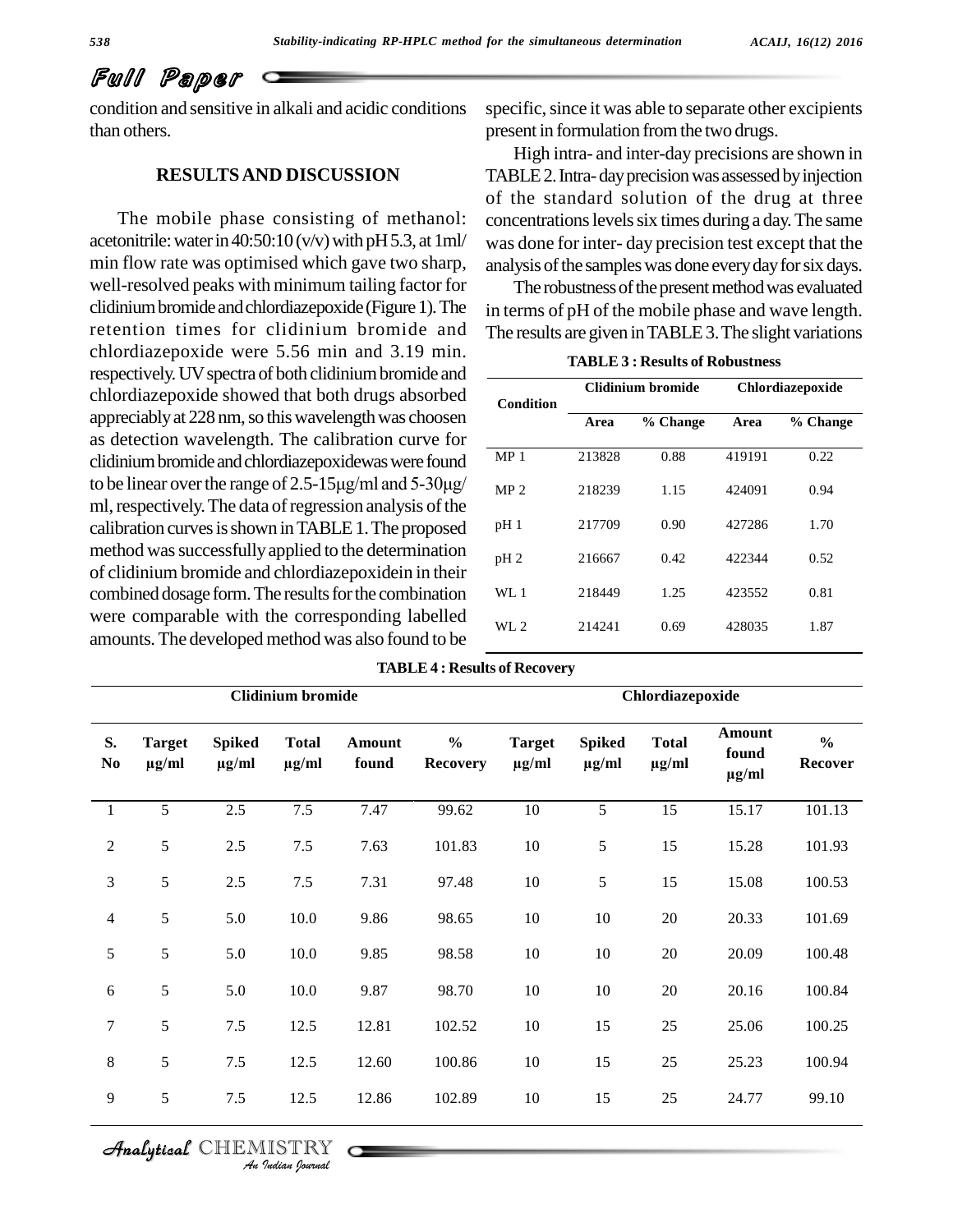

in the examined factors had no significant effect on the shape of the peak. The results indicated that the method is more sensitive to changes in the pH, wave length and the change in contentsof mobile phase than to changes in the other factors. The standard parameters of the method are: mixture of methanol: acetonitrile: water in  $40:50:10$  (v/v) and pH 5.3 as a mobile phase, injection volume <sup>20</sup> µl, column temperature 40°C, detection wavelength 228 nm and flow rate 1.0 ml/min. Recovery studies to check the degree of accuracy of the method were performed in triplicate by standard addition method at 50%, 100% and 150% (standard addition **Figure 5 : Sunlight**

method). Known amounts of standard clidinium bromide and chlordiazepoxide was added to pre-analyzed samples and were subjected to the proposed HPLC method. Results of recovery studies are shown in TABLE 4.

*Analytical very less changes in the stressed samples except acidic I*<br>*Indian Journal*<br>*I*<br>*IISTRY*<br>*Indian Sournal* It was found that there is no degradation and changes in the unstressed sample and comparatively and alkali conditions.There different degrading peaks were observed in acidic and alkali conditions compared with other forced degradation studies. The method is

**Analytical** CHEMISTRY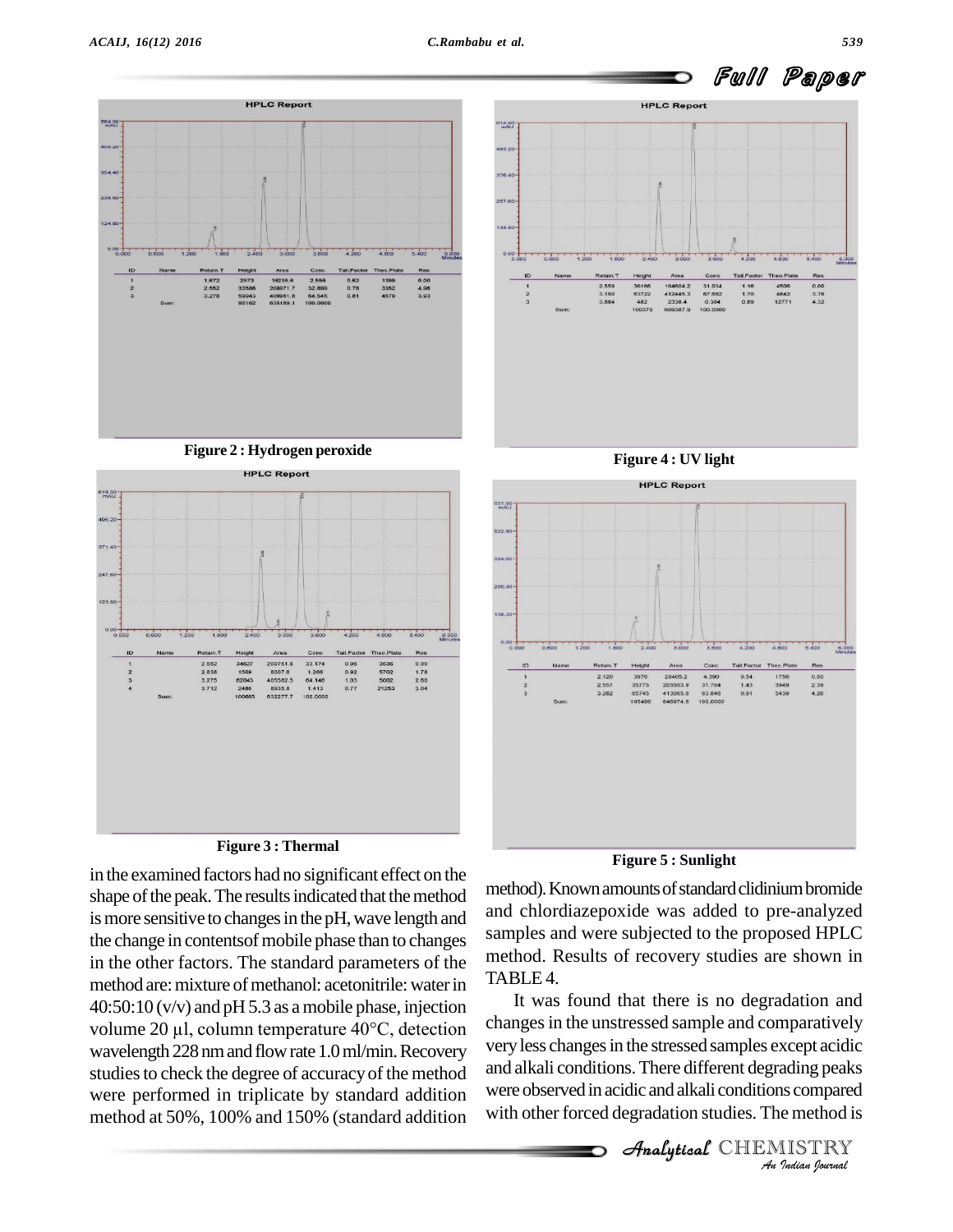



*In* **Indian**<br>Indian *Indian*<br>2-8.<br>*IISTRY* capable to separate degraded compounds and useful ba to study the stability characters of both drugs. The It can chromatograms of the degradation studies were presented in the Figures 2-8.

```
Analytical CHEMISTRY
```
3.275

Sum

59517

93224

419378.5

631470.8

66.413

100,0000

 $1.55$ 

3.84



**Figure 8 : Basic**

#### **CONCLUSION**

In the proposed study, stability-indicating HPLC method was developed for the simultaneous determination of clidinium bromide and chlordiazepoxide and validated as per ICH guidelines. Statistical analysis proved that method was accurate, precise, and repeatable. The developed method was found to be simple, sensitive and selective for analysis of clidinium bromide and chlordiazepoxide in combination without any interference from the excipients. The method was successfully used for determination of drugs in a pharmaceutical formulation. Assay results for combined dosage form using proposed method showed 99.78% of clidiniumbromide and 98.6 %of chlordiazepoxide. The results indicated the suitability of the method to studystabilityofclidiniumbromideandchlordiazepoxide under various forced degradation conditions viz. acid, base, dryheat, photolytic,neutral and UV degradation. It can be concluded that the method separates the drugs fromtheir degradation products and it can be employed for analysis of stability samples of clidinium bromide